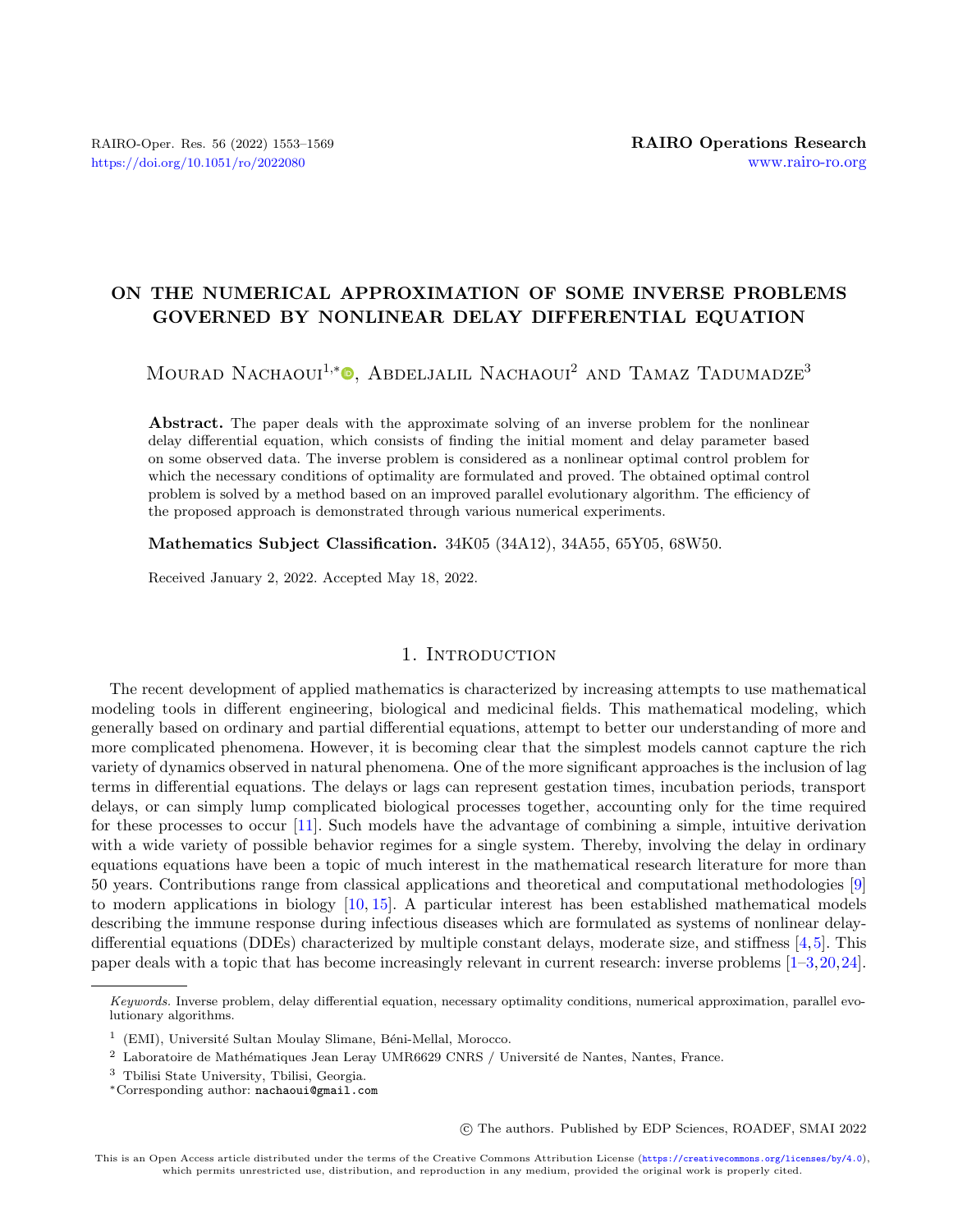In particular these involving nonlinear delay systems [\[29\]](#page-16-2). It appears in many applications where parameter estimation is ubiquitous. Inverse problems arise when our objective is to recover information about a system from observations of the system. The system is usually closed which refers to the property that the information we wish to recover cannot be directly observed.

In this work, we consider an inverse problem governed by a nonlinear delay differential system. It consists in finding the initial time and the delay that appear in the considered system of nonlinear DDE. We propose an optimal control approach to solve this inverse problem.

The inverse problems are highly ill-posed in Hadamard's sense [\[13\]](#page-15-8). There is no standard way to solve these kinds of problems. Therefore, the ill-posedness of inverse problems means that it needs to be somewhat modified to be solved. In this context, the optimal control formulation presents an excellent alternative to handle many inverse problems for differential equations. Indeed, the optimal controls bring a powerful theoretical framework and allow deriving optimality conditions as well as convergence rates. This explains the extended studies of inverse problems using this formulation [\[7,](#page-15-9) [18,](#page-15-10) [19,](#page-15-11) [26\]](#page-16-3).

In this work, we study the existence of the optimal solution and we derive the necessary optimal conditions. In the numerical case, we develop a method based on the evolutionary algorithm (EA) and parallel technique running on a multiprocessor machine with distributed memory [\[22\]](#page-16-4). Indeed, as it's well known that EA is readily lending itself to parallel processing because each individual in the population is independent of the others and therefore can be processed concurrently. Thus, through many concrete problems, we present some numerical experiments illustrated by the performance study in terms of the approximation quality and time-consuming.

We highlight that the proposed theoretical and numerical parts are complementary. Indeed, to face the illposedness of the considered inverse problem, in the theoretical part we have shown the existence of an optimal solution and derived the necessary optimal conditions. Obviously, the optimality conditions are given only the existence of a local solution. By complementary, in the numerical part, we propose a numerical approach based on (EA) which is a robust algorithm that converges to a global solution [\[6,](#page-15-12) [22\]](#page-16-4). Consequently, the proposed approach in its entirety is an efficient tool to solve the considered ill-posed problem.

The rest of the paper is organized as follows. The Section [2](#page-1-0) is devoted to the statement of the inverse problem. In Section [3,](#page-2-0) we derive the necessary optimality conditions. The proof of the main theorem is presented in Section [4.](#page-4-0) The numerical approach, the developed parallel algorithm, the numerical experiments with discussions, and the analysis of the performance of the parallel algorithm are presented in Section [5.](#page-6-0) The conclusion and remarks are presented in Section [6.](#page-15-13)

# <span id="page-1-2"></span><span id="page-1-1"></span>2. Statement of the inverse problem

<span id="page-1-0"></span>Let  $\mathbb{R}^n$  be the *n*-dimensional vector space of points  $x = (x^1, \ldots, x^n)^T$  with  $|x|^2 = \sum_{i=1}^n (x^i)^2$ , where T is the sign of transposition. Let  $t_f > s_2 > s_1$  and  $\theta_2 > \theta_f > 0$  be given numbers with  $s_2 + \theta_2 < t_f$ . Let the function  $f(t, x, y) = (f^1(t, x, y), \dots, f^n(t, x, y))^T, (t, x, y) \in [s_1, t_f] \times \mathbb{R}^n \times \mathbb{R}^n$  be continuous and continuously differentiable with respect to  $(x, y)$ ; there exists a number  $M > 0$  such that for all  $(t, x, y) \in [s_1, t_f] \times \mathbb{R}^n \times \mathbb{R}^n$ we have

$$
|f(t,x,y)| + \left|\frac{\partial f}{\partial x}(t,x,y)\right| + \left|\frac{\partial f}{\partial y}(t,x,y)\right| \le M.
$$

Next,  $\varphi(t) \in \mathbb{R}^n, t \in [\hat{\tau}, s_2]$ , where  $\hat{\tau} = s_1 - \theta_2$ , is a given continuously differentiable function.

To each element  $w = (t_0, \tau) \in W = [s_1, s_2] \times [\theta_f, \theta_2]$  we assign the delay differential equation

$$
\dot{x}(t) = f(t, x(t), x(t - \tau)), t \in [t_0, t_f],
$$
\n(2.1)

with the initial condition

$$
x(t) = \varphi(t), t \in [\hat{\tau}, t_0]. \tag{2.2}
$$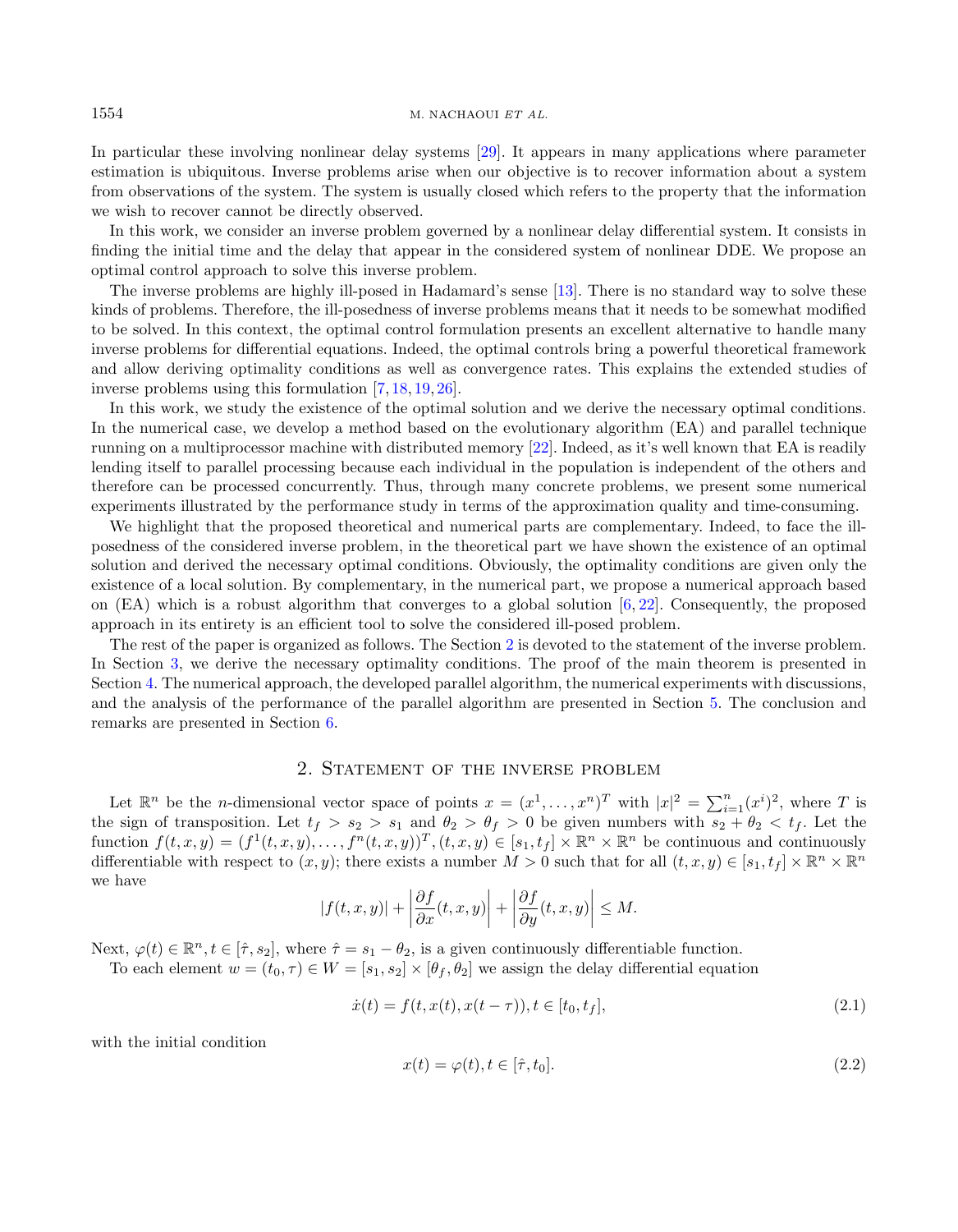**Definition 2.1.** Let  $w = (t_0, \tau) \in W$ , a function  $x(t) = x(t; w) \in \mathbb{R}^n$ ,  $t \in [\hat{\tau}, t_f]$  is called a solution of differential equation [\(2.1\)](#page-1-1) with the initial condition [\(2.2\)](#page-1-2) or a solution corresponding to the element  $w$  if  $x(t)$  satisfies the initial condition [\(2.2\)](#page-1-2) is continuously differentiable on the interval  $[t_0, t_f]$  and satisfies equation [\(2.1\)](#page-1-1) everywhere.

By the step method and Gronwall inequality can be proved that for every element  $w \in W$  there exists a unique solution  $x(t; w)$  of [\(2.1\)](#page-1-1) and [\(2.2\)](#page-1-2) defined on the interval  $[\hat{\tau}, t_f]$  and it is continuous with respect to w.

Let us introduce the set

$$
Z = \Big\{ z \in \mathbb{R}^n : \exists w \in W, \ x(t_f; w) = z \Big\}.
$$

## 2.1. Inverse problem

Let  $z \in Z$  be a given vector. Find element  $w \in W$  such that the following condition holds  $x(t_f; w) = z$ .

The vector  $z$ , as rule, by distinct error is beforehand given. Thus, instead of the vector  $z$  we have  $\hat{z}$  (so called an observed vector) which is an approximation to the z and, in general,  $\hat{z} \notin Z$ . Therefore it is natural to change posed inverse problem by the following approximate problem.

#### 2.2. The approximate inverse problem

Find an element  $w \in W$  such that the deviation

<span id="page-2-1"></span>
$$
J(w) = \frac{1}{2}|x(t_f; w) - \hat{z}|^2,
$$

takes the minimal value. Where  $x(t)$ ,  $t \in [t_0, t_f]$  is a solution of [\(2.1\)](#page-1-1) and [\(2.2\)](#page-1-2).

It is clear that the approximate inverse problem is equivalent to the following optimal control problem:

$$
\begin{cases}\n\min_{w \in W} J(w) := \frac{1}{2} |x(t_f; w) - \hat{z}|^2 \\
\text{where } x(t) \text{ is solution of} \\
\dot{x}(t) = f(t, x(t), x(t - \tau)), t \in [t_0, t_f], \\
x(t) = \varphi(t), t \in [\hat{\tau}, t_0].\n\end{cases}
$$
\n(2.3)

The problem [\(2.3\)](#page-2-1) is called optimal control problem corresponding to the approximate inverse problem. The element  $w_0 = (t_{00}, \tau_0) \in W$  is called optimal if

$$
J(w_0) = \min_{w \in W} J(w).
$$

For the equivalence, if  $w^* \in W$  is a solution of the approximate inverse problem, then there exists  $x(t)$ ,  $t \in$  $[t_0, t_f]$  solution of [\(2.1\)](#page-1-1) and [\(2.2\)](#page-1-2) such that  $J(w*) \leq J(w) \forall w \in W$ . This means that w is a solution of [\(2.3\)](#page-2-1).

<span id="page-2-2"></span>Conversely, if  $\hat{w}$  is a solution of the optimal control problem [\(2.3\)](#page-2-1), then we have

$$
J(\hat{w}) \le J(w) \quad \forall \ w \in W, \le J(w^*)
$$

which means that  $\hat{w}$  is a solution of the approximate inverse problem.

<span id="page-2-0"></span>From continuity of the function  $J(w)$ ,  $w \in W$  it follows the existence of an optimal element  $w_0$ .

# 3. Necessary optimality conditions

In this section we give some results allow to give the necessary optimality conditions of the control problem [\(2.3\)](#page-2-1).

**Theorem 3.1.** Let  $w_0 = (t_{00}, \tau_0) \in (s_1, s_2) \times (\theta_f, \theta_2)$  be an optimal element. Then the following conditions hold: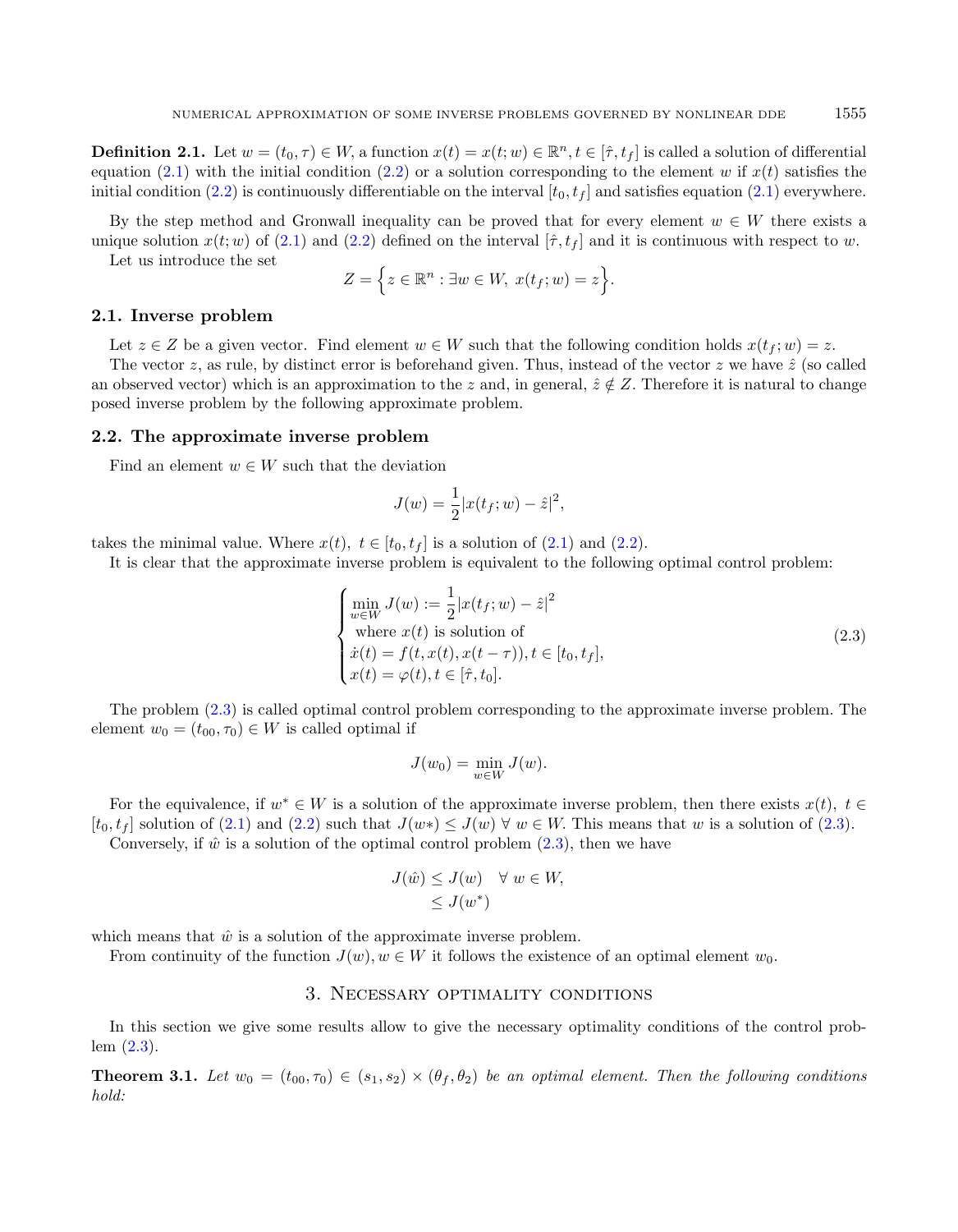(1) the condition for the optimal initial moment  $t_{00}$ 

<span id="page-3-1"></span><span id="page-3-0"></span>
$$
\psi(t_{00})[\dot{\varphi}(t_{00})-f(t_{00},\varphi(t_{00}),\varphi(t_{00}-\tau_0))]=0;
$$

(2) the condition for the optimal delay parameter  $\tau_0$ 

$$
\int_{t_{00}}^{t_f} \psi(t) f_y(t, x_0(t), x_0(t - \tau_0)) \dot{x}_0(t - \tau_0) dt = 0,
$$

where  $x_0(t) = x(t; w_0)$ ; Here  $\psi(t)$  is a solution of the system

$$
\dot{\psi}(t) = -\psi(t)\frac{\partial f}{\partial x}(t, x_0(t), x_0(t - \tau_0)) \n- \psi(t + \tau_0) f_y(t + \tau_0, x_0(t + \tau_0), x_0(t)), t \in [t_{00}, t_f]
$$
\n(3.1)

with the initial condition

$$
\psi(t_f) = -(x_0(t_f) - \hat{z})^T, \psi(t) = 0, t > t_f.
$$
\n(3.2)

Remark 3.2. It is clear that the condition (2) is equivalent to the following relation

$$
\int_{t_{00}}^{t_{00}+\tau_{0}} \psi(t) f_{y}(t, x_{0}(t), \varphi(t-\tau_{0})) \dot{\varphi}(t-\tau_{0}) dt + \int_{t_{00}+\tau_{0}}^{t_{1}} \psi(t) \frac{\partial f}{\partial y}(t, x_{0}(t), x_{0}(t-\tau_{0})) f(t-\tau_{0}, x_{0}(t-\tau_{0}), x_{0}(t-2\tau_{0})) dt = 0.
$$

<span id="page-3-2"></span>**Theorem 3.3.** Let  $w_0 = (s_1, \theta_f) \in W$  be an optimal element. Then the following conditions hold:

(3) the condition for the optimal initial moment  $s_1$ 

$$
\psi(s_1)[\dot{\varphi}(s_1) - f(s_1, \varphi(s_1), \varphi(s_1 - \theta_f))] \leq 0,
$$

(4) the condition for the delay parameter  $\tau_0$ 

$$
\int_{s_1}^{t_f} \psi(t) \frac{\partial f}{\partial y}(t, x_0(t), x_0(t - \theta_f)) \dot{x}_0(t - \tau_0) dt \ge 0.
$$

Here  $\psi(t)$  satisfies the equation [\(3.1\)](#page-3-0) and the condition [\(3.2\)](#page-3-1), where  $t_{00} = s_1$  and  $\tau_0 = \theta_f$ .

**Theorem 3.4.** Let  $w_0 = (s_2, \theta_2) \in W$  be an optimal element. Then the following conditions hold: (5) the condition for the optimal initial moment  $s_2$ 

$$
\psi(s_2)[\dot{\varphi}(s_2) - f(s_2, \varphi(s_2), \varphi(s_2 - \theta_2))] \ge 0,
$$

(6) the condition for the optimal delay parameter  $\tau_0$ 

$$
\int_{s_2}^{t_f} \psi(t) \frac{\partial f}{\partial y}(t, x_0(t), x_0(t - \theta_2)) \dot{x}_0(t - \tau_0) dt \le 0.
$$

Here  $\psi(t)$  satisfies the equation [\(3.1\)](#page-3-0) and the condition [\(3.2\)](#page-3-1), where  $t_{00} = s_2$  and  $\tau_0 = \theta_2$ .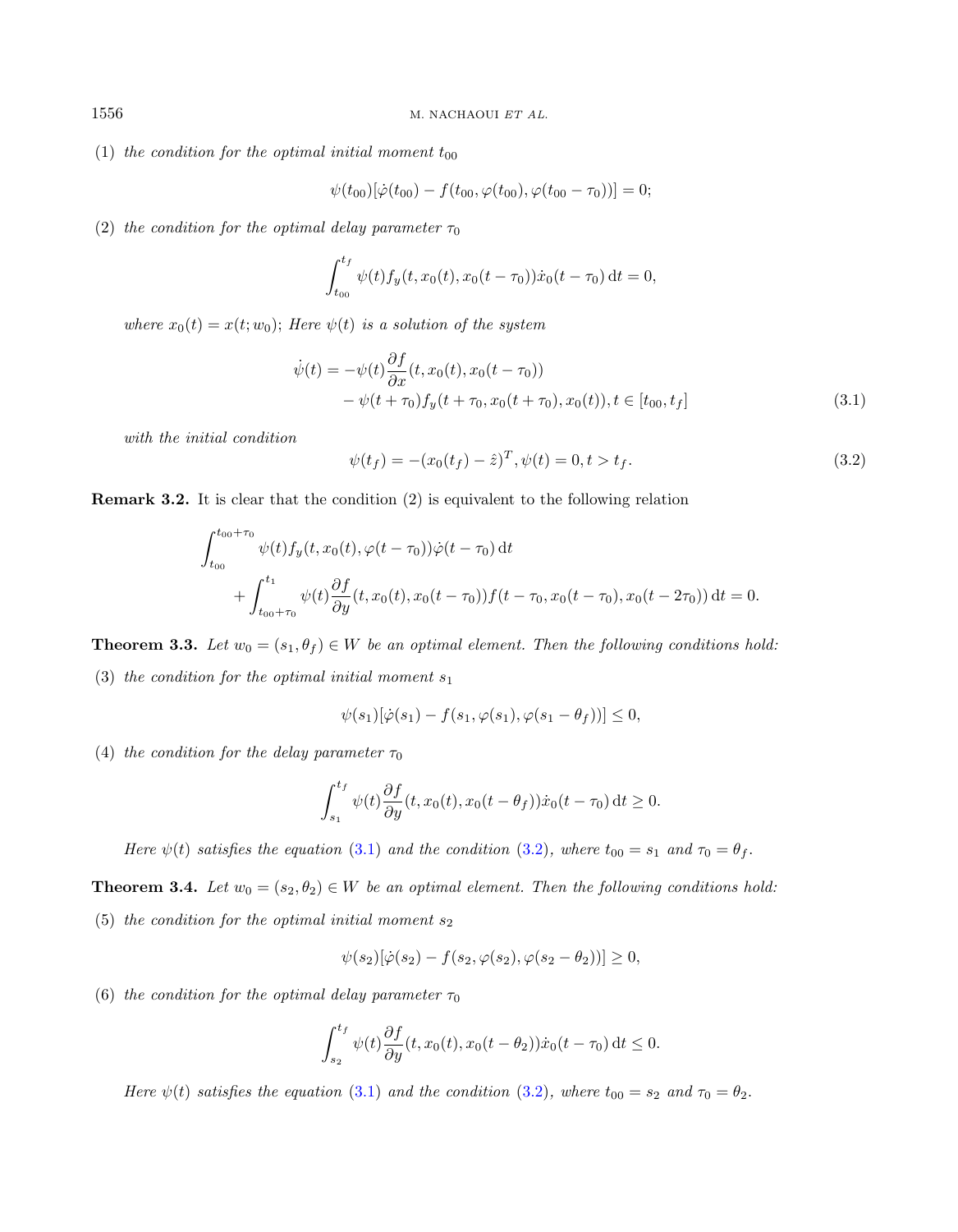Remark 3.5. The conditions (4) and (5) are equivalent to the following relations

$$
\int_{s_1}^{s_1+\theta_f} \psi(t) \frac{\partial f}{\partial y}(t, x_0(t), \varphi(t-\theta_f)) \dot{\varphi}(t-\theta_f) dt + \int_{s_1+\theta_f}^{t_1} \psi(t) \frac{\partial f}{\partial y}(t, x_0(t), x_0(t-\theta_f)) f(t-\theta_f, x_0(t-\theta_f), x_0(t-2\theta_f)) dt \ge 0.
$$

and

$$
\int_{s_2}^{s_2+\theta_2} \psi(t) \frac{\partial f}{\partial y}(t, x_0(t), \varphi(t-\theta_2)) \dot{\varphi}(t-\theta_2) dt + \int_{s_2+\theta_2}^{t_1} \psi(t) \frac{\partial f}{\partial y}(t, x_0(t), x_0(t-\theta_2)) f(t-\theta_2, x_0(t-\theta_2), x_0(t-2\theta_2)) dt \le 0
$$

respectively.

**Theorem 3.6.** Let  $w_0 = (s_1, \theta_2) \in W$  be an optimal element. Then the conditions (3) and (6) hold.

**Theorem 3.7.** Let  $w_0 = (s_2, \theta_f) \in W$  be an optimal element. Then the conditions (5) and (4) hold.

# 4. Proof of main theorems

<span id="page-4-0"></span>In this section we give the proof of the theorems presented in the preview section. We will give the proof of the Theorems [3.1](#page-2-2) and [3.3,](#page-3-2) for other theorems they are proved by the analogous scheme.

On the convex set  $D = \mathbb{R}_+ \times W$ , where  $\mathbb{R}_+ = [0, \infty)$ , let us define the mapping

$$
P: D \to \mathbb{R} \tag{4.1}
$$

by the formula

$$
P(v) = \frac{1}{2}|x(t_f; w) - \hat{z}|^2 + \xi, v = (\xi, w) \in D.
$$

It is clear that

$$
P(v_0) \le P(v), \forall v \in D,
$$

where  $v_0 = (0, w_0)$ .

Thus the point  $v_0 = (0, w_0) \in D$  is a critical point (see [\[12,](#page-15-14)[17\]](#page-15-15)), since  $P(v_0) \in \partial P(D)$ . Where  $\partial P(D)$  is the boundary of the  $P(D)$ . Moreover, the mapping  $(4.1)$  is continuous.

There exists a small  $\varepsilon_0 > 0$  such that for an arbitrary  $\varepsilon \in (0, \varepsilon_0)$  and  $\delta v = (\delta \xi, \delta w) \in V_{v_0} \subset D - v_0$ , where  $\delta w = (\delta t_0, \delta \tau), V_{v_0} = [0, \alpha) \times (t_{00} - \alpha, t_{00} + \alpha) \times (\tau_0 - \alpha, \tau_0 + \alpha)$  we get  $v_0 + \varepsilon \delta v \in D$ .

Now we calculate a differential of the mapping  $(4.1)$  at the point  $v_0$ . We have,

$$
P(v_0 + \varepsilon \delta v) - P(v_0) = \frac{1}{2} |x(t_f; w_0 + \varepsilon \delta w) - \hat{z}|^2 + \varepsilon \delta \xi - \frac{1}{2} |x(t_f; w_0) - \hat{z}|^2
$$
  
\n
$$
= \frac{1}{2} \int_0^1 \frac{d}{ds} |x(t_f; w_0) + s(x(t_f; w_0 + \varepsilon \delta w) - x(t_f; w_0)) - \hat{z}|^2 ds + \varepsilon \delta \xi
$$
  
\n
$$
= \frac{1}{2} \sum_{i=1}^n \int_0^1 \frac{d}{ds} [x^i(t_f; w_0) + s(x^i(t_f; w_0 + \varepsilon \delta w) - x^i(t_f; w_0)) - \hat{z}^i]^2 ds + \varepsilon \delta \xi
$$
  
\n
$$
= \sum_{i=1}^n \int_0^1 [x^i(t_f; w_0) + s(x^i(t_f; w_0 + \varepsilon \delta w) - x^i(t_f; w_0)) - \hat{z}^i] [x^i(t_f; w_0 + \varepsilon \delta w)
$$

<span id="page-4-1"></span>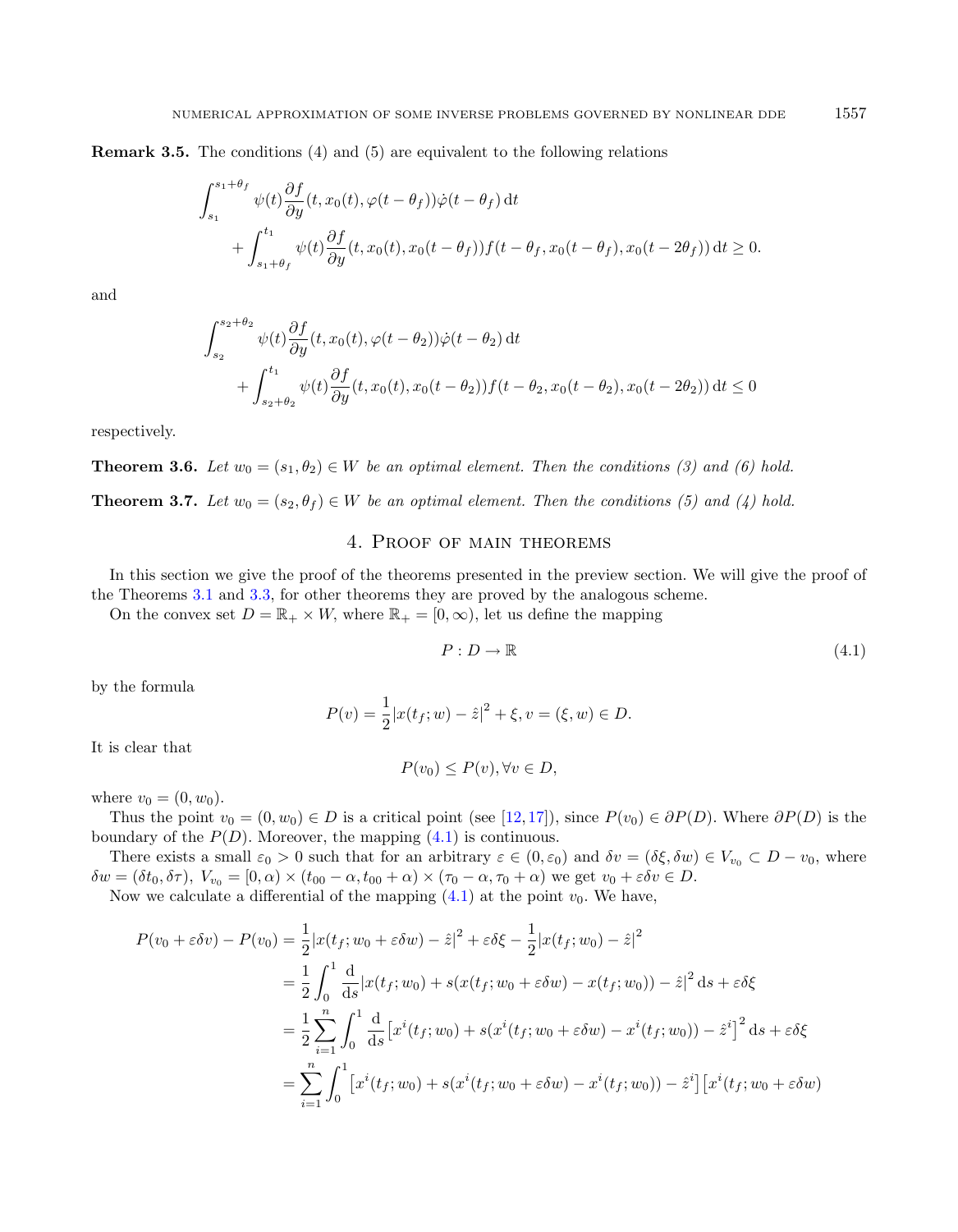<span id="page-5-0"></span>
$$
-x^{i}(t_{f}; w_{0})] ds = \sum_{i=1}^{n} \left[x^{i}(t_{f}; w_{0}) - \hat{z}^{i}\right] \left[x^{i}(t_{f}; w_{0} + \varepsilon \delta w) - x^{i}(t_{f}; w_{0})\right]
$$
  
+ 
$$
\frac{1}{2} \left[x^{i}(t_{f}; w_{0} + \varepsilon \delta w) - x^{i}(t_{f}; w_{0})\right]^{2} = (x(t_{f}; w_{0}) - \hat{z})^{T} \Delta x(t_{f}; \varepsilon \delta w)
$$
  
+ 
$$
\frac{1}{2} |\Delta x(t_{f}; \varepsilon \delta w)|^{2} + \varepsilon \delta \xi,
$$
(4.2)

where

$$
\Delta x(t_f; \varepsilon \delta w) = x(t_f; w_0 + \varepsilon \delta w) - x(t_f; w_0).
$$

Taking into account the relation

<span id="page-5-1"></span>
$$
\Delta x(t_f; \varepsilon \delta w) = \varepsilon \delta x(t_f; \delta w) + o(\varepsilon \delta w)
$$

and the variation formula

$$
\delta x(t_f; \delta w) = Y(t_{00}; t_f) [\dot{\varphi}(t_{00}) - f(t_{00}, \varphi(t_{00}), \varphi(t_{00} - \tau_0))] \delta t_0
$$

$$
- \left\{ \int_{t_{00}}^{t_f} Y(t; t_f) \frac{\partial f}{\partial y}(t, x_0(t), x_0(t - \tau_0)) \dot{x}_0(t - \tau_0) \, \mathrm{d}s \right\} \delta \tau
$$

(see [\[28\]](#page-16-5)), from [\(4.2\)](#page-5-0) by elementary transformation we obtain

$$
P(v_0 + \varepsilon \delta v) - P(v_0) = \varepsilon \left[ (x(t_f; w_0) - \hat{z})^T Y(t_{00}; t_f) [\dot{\varphi}(t_{00}) - f(t_{00}, \varphi(t_{00}), \varphi(t_{00} - \tau_0))] \delta t_0 \right. \\ \left. - \left\{ \int_{t_{00}}^{t_f} (x(t_1; w_0) - \hat{z})^T Y(t; t_f) \frac{\partial f}{\partial y}(t, x_0(t), x_0(t - \tau_0)) \dot{x}_0(t - \tau_0) dt \right\} \delta \tau + \delta \xi \right] + o(\varepsilon \delta w) \\ = \varepsilon d P_{v_0}(\delta v) + o(\varepsilon \delta w). \tag{4.3}
$$

Here,  $dP_{v_0}(\delta v)$  denotes the differential of mapping  $(4.1)$ ;  $Y(s;t_f)$  is the  $n \times n$ -matrix function satisfying the linear differential equation with advanced argument

<span id="page-5-4"></span>
$$
\frac{\mathrm{d}}{\mathrm{d}s}Y(t;t_f) = -Y(t;t_f)\frac{\partial f}{\partial x}(t,x_0(t),x_0(t-\tau_0)) - Y(t+\tau_0;t_f)\frac{\partial f}{\partial y}(t+\tau_0,x_0(t+\tau_0),x_0(t)), t \in [t_{00},t_f]
$$

and the conditions

<span id="page-5-3"></span><span id="page-5-2"></span>
$$
Y(t; t_f) = \begin{cases} I & \text{for } t = t_f \\ \Theta & \text{for } t > t_f, \end{cases}
$$

I is the identity matrix and  $\Theta$  is the zero matrix;

$$
\lim_{\varepsilon \to 0} \frac{o(\varepsilon \delta w)}{\varepsilon} = 0 \text{ uniformly for } \delta v \in V_{v_0}.
$$

From the necessary condition of criticality (see [\[12,](#page-15-14)[17\]](#page-15-15)) it follows that: there exists a number  $\pi \neq 0$  such that

$$
\pi dP_{v_0}(\delta v) \le 0, \forall \delta v \in \text{cone}(V_{v_0} - v_0). \tag{4.4}
$$

Introduce the function

$$
\psi(t) = \pi(x(t_f; w_0) - \hat{z})^T Y(t; t_f)
$$
\n(4.5)

as is easily seen, it satisfies the equation  $(3.1)$  and the condition

$$
\psi(t_f) = \pi (x(t_f; w_0) - \hat{z})^T.
$$
\n(4.6)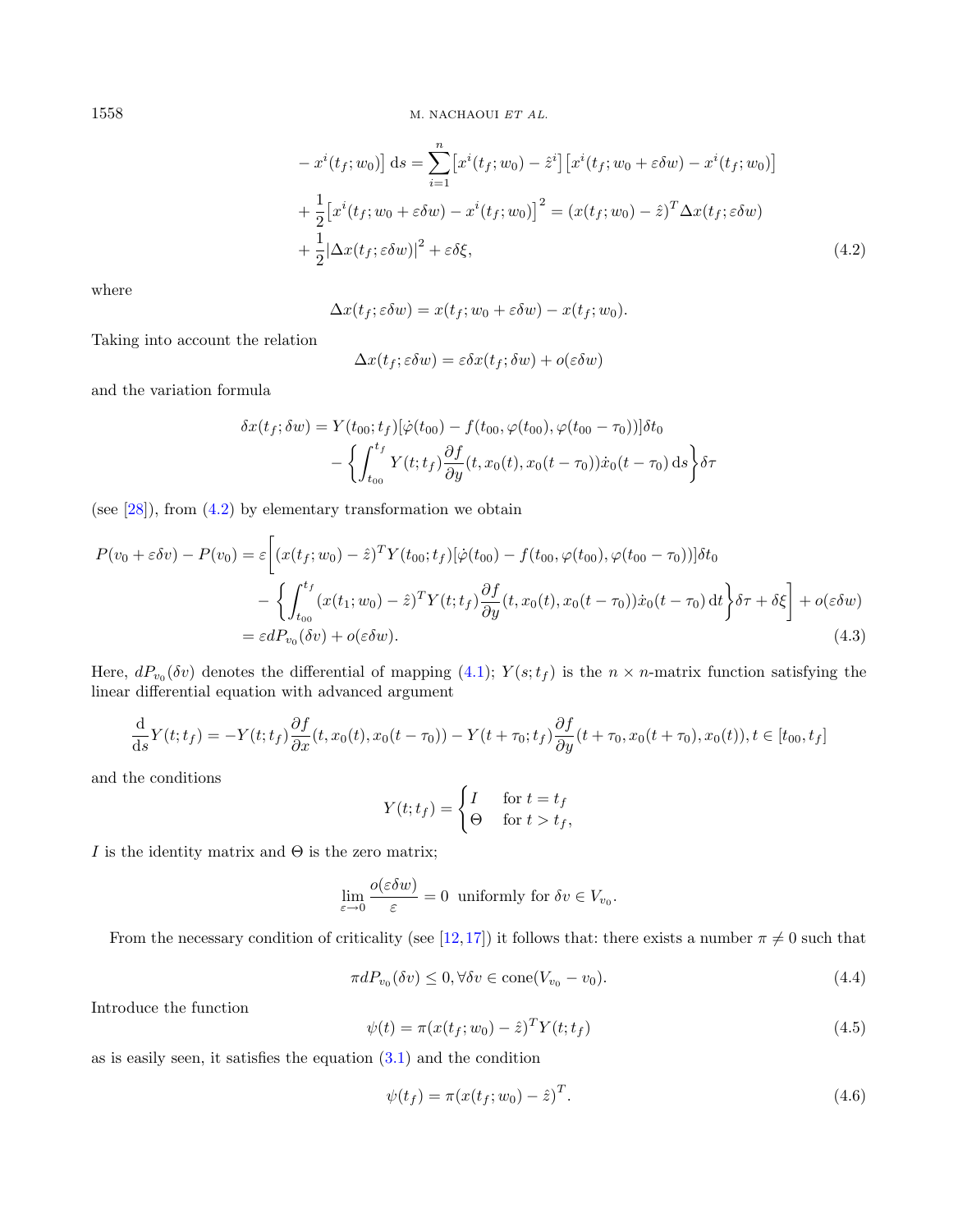Taking into account  $(4.3)$ ,  $(4.5)$  and  $(4.6)$  from inequality  $(4.4)$  we obtain

$$
\psi(t_{00})[\dot{\varphi}(t_{00}) - f(t_{00}, \varphi(t_{00}), \varphi(t_{00} - \tau_0))] \delta t_0 - \left\{ \int_{t_{00}}^{t_f} \psi(t) \frac{\partial f}{\partial y}(t, x_0(t), x_0(t - \tau_0)) \dot{x}_0(t - \tau_0) dt \right\} \delta \tau + \pi \delta \xi \le 0,
$$
  
 
$$
\delta v \in \text{cone}(V_{v_0} - v_0).
$$
 (4.7)

The condition  $\delta v \in \text{cone}(V_{v_0} - v_0)$  is equivalent to conditions:

$$
\delta \xi \in \mathbb{R}_+, \ \delta t_0 \in \mathbb{R}, \ \delta \tau \in \mathbb{R}.
$$

Let  $\delta t_0 = \delta \tau = 0$  in [\(4.7\)](#page-6-1), then we obtain

$$
\pi\delta\xi\leq 0, \forall \delta\xi\in\mathbb{R}_+.
$$

This implies  $\pi < 0$ , therefore we can take  $\pi = -1$ , *i.e.*,  $\psi$  satisfies the condition [\(3.2\)](#page-3-1).

Let  $\delta \tau = \delta \xi = 0$  then, taking into account that  $\delta t_0 \in \mathbb{R}$  from [\(4.7\)](#page-6-1) we obtain the condition (1).

Let  $\delta t_0 = \delta \xi = 0$  then, taking into account that  $\delta \tau \in \mathbb{R}$  from [\(4.7\)](#page-6-1) we obtain the condition (2).

Finally, we note that in order to prove the Theorem [3.3](#page-3-2) it suffices to replace the set  $V_{v_0}$  by the set

$$
[0, \alpha) \times [s_1, s_1 + \alpha) \times [\theta_1, \theta_0 + \alpha)
$$

<span id="page-6-0"></span>see the proof of the Theorem [3.1.](#page-2-2)

## 5. Numerical approach

In this section we shall present the numerical approach to solve the problem  $(2.3)$ . First of all, we replace the constrained problem by its appropriate discrete optimal control problem. We subdivide the interval  $[t_0, t_f]$  into N sub-intervals with knots  $t_0 < t_1 < \ldots < t_f$  and  $t_k = k \Delta t_k$ , where  $\Delta t_k$  is the mesh size of kth sub-interval. Where  $k \in \{0, 1, ..., N\}$ .

The discrete problem associates to the continuous problem  $(2.3)$  is given by

$$
\begin{cases}\n\min J(W, x_N) \\
x_{k+1} = \Psi(\Delta t_k, f(t_k, x_k, x_k(t_k - \tau)),\n\end{cases}
$$
\n(5.1)

where  $\Psi$  is a method of approximation of the delay differential equations [\(2.1\)](#page-1-1) and [\(2.2\)](#page-1-2). In this paper, the state problem will be solved by the solver dde23 using the popular approach based on the Runge–Kutta triple BS(2,3) [\[27\]](#page-16-6).

## 5.1. Numerical algorithm

Evolutionary Algorithms are based on a model of natural, biological evolution, which was primarily developed by Holland [\[14\]](#page-15-16). It is essentially a searching method based on the Darwinian principles of biological evolution that explains the adaptive change of species by the principle of natural selection, which favors those species for survival and further evolution that are best adapted to their environmental conditions. It has been successfully applied to various optimization problems  $[6-8, 19]$  $[6-8, 19]$  $[6-8, 19]$ .

In the evolutionary framework, a new generation of individuals is produced using the simulated genetic operations selection, crossover, and mutation. The evolution is based only on fitness. The fitness of an individual is measured only indirectly by its growth rate in comparison to others. Selection is the ability of those individuals that have outlasted the struggle for existence to bring their genetic information to the next generation. The crossover is the mechanism of reproduction based on the combination of the selected individuals. While the mutation is characterized by modifying one or more genes of an individual with some probability. The object of the mutation operator is to restore the lost or unexplored genetic material into the population to stop the premature convergence of the evolutionary algorithm to sub-optimal solutions.

<span id="page-6-1"></span>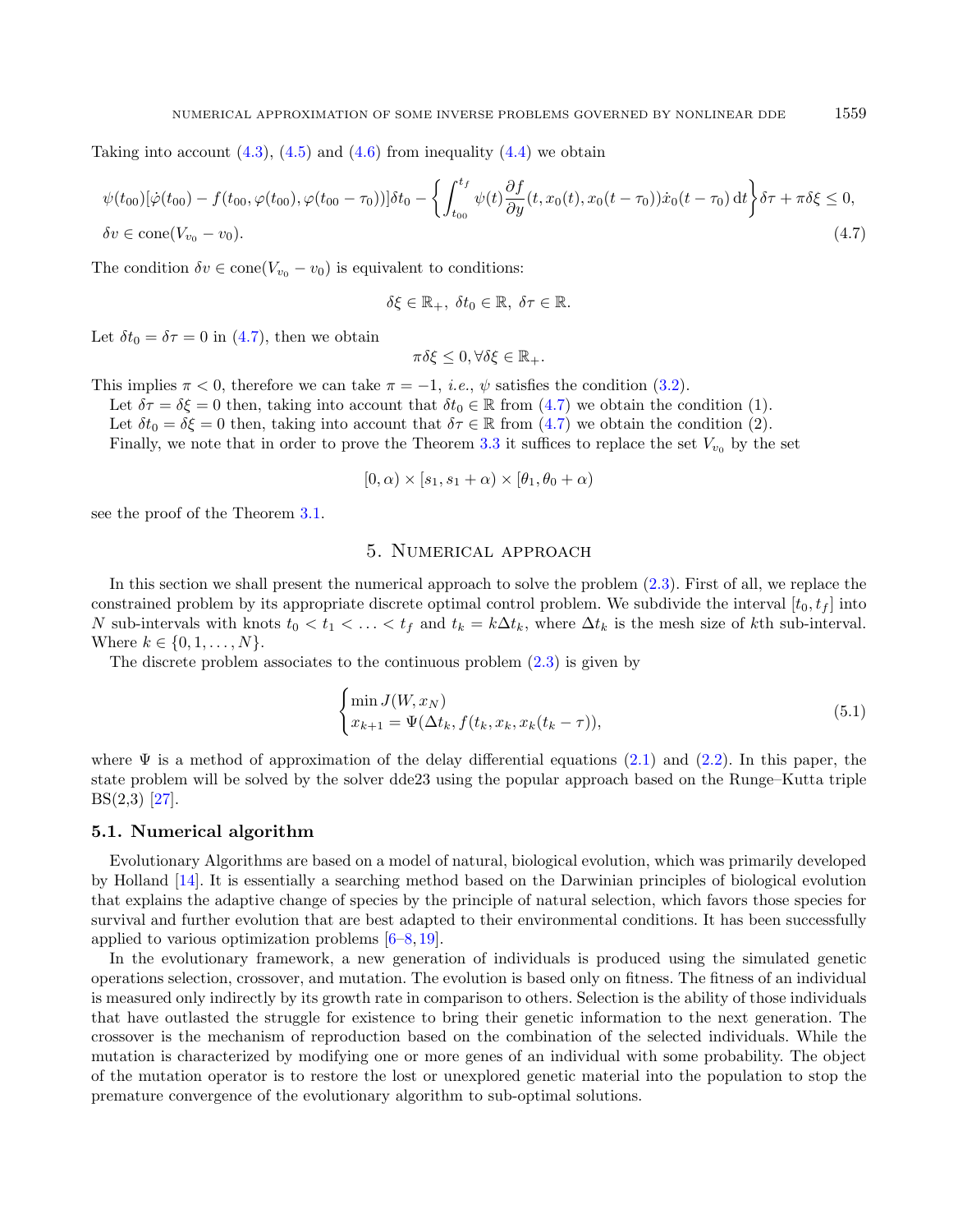The evolutionary algorithms differ from other methods of search and optimization in several practices. (1) Evolutionary algorithms, search from a population of possible solutions instead of a single one. (2) The fitness or cost function used to solve the redundancy has no necessity for continuity of the derivatives, so practically any fitness function can be chosen for optimizing. (3) Evolutionary algorithms use random operators across the process, including reproduction, crossover, and mutation. (4) Evolutionary algorithms are blind since no specified information about the intended problem is required to get the final solution.

The disadvantage of EA is the high cost of function evaluations, notably for large structures and larger population sizes, where many design iterations are necessary to reach the global optimum.

To circumvent this drawback, an improved evolutionary algorithm is considered to increase the performance of the optimal control problem based on parallel computing. Indeed, as it's well known, the EA readily lends itself to parallel processing because each individual in the population is independent of the others and therefore can be processed concurrently.

Furthermore, many parallel evolutionary algorithm implementations for solving optimization problems have demonstrated their success [\[21–](#page-16-7)[24\]](#page-16-1) as seen in the literature. For the implementation, we use a parallel simulation executed on a multiprocessor machine with distributed memory. There are various manners to exploit the parallelism of the EA algorithm. We opt for the implementation based on the master-slave approach. The interprocessor communication was realized via standard MPI (Message Passing Interface) [\[16\]](#page-15-18). In this procedure, each processor can directly access its memory and must explicitly communicate with other processors to access the data in their memories [\[16\]](#page-15-18). MPI's objective is to give a standard for writing message-passing programs. The ed algorithm is summarized in the Algorithm [1.](#page-7-0) Denotes by  $m$  the size of the unknown parameter vector  $W$ .

#### Algorithm 1. Parallel EA.

4.  $t \leftarrow 0$ 

The master processor performs the following task: generate randomly an initial population  $P(t)$ , where all individual  $W_i(t)$  are between  $x_i$  and  $x_f$ .

5.  $t \leftarrow t + 1$ 

Each processor performs the following task:

for each element  $W_i(t)$  of the population  $P(t)$  with  $i = 1, \ldots, np$  do:

- (a) Given  $W_i(t)$ , Solve the state equation.
- (b) Compute  $J(W_i(t), x_i(t))$
- The calculated data are exchanged by the MPI protocol.
- 6. If  $|J(W_{\text{best}}(t), x_{\text{best}}(t))| < \epsilon$ , then go to 8.
- 7. Run the genetic operation by the master processor:
	- (a) Selection
	- (b) Crossover
	- (c) Mutation
- 8. Collect all computed results and stop the MPI environment.

## 5.2. Numerical experiments

In order to establish the efficiency of the proposed approach. We consider some concrete problems governed by nonlinear DDE in the form [\(2.1\)](#page-1-1). A good test problem must have an analytical solution. Finding attractive and nontrivial DDEs whose solution is known is sometimes a hard task. Each of the following examples emphasizes one or more of the peculiar aspects of DDEs that make their numerical solution challenging. In all sequel examples, we run the Algorithm [1](#page-7-0) using the parameters listed in Table [1.](#page-8-0) All tests are executed under the same

<span id="page-7-0"></span><sup>1.</sup> Initialize MPI environment and configuration parameters.

<sup>2.</sup> Calculate  $np$ , the number of individuals to be evaluated by each processor.

<sup>3.</sup> Choose the bounds  $x_i \in \mathbb{R}^m$  and  $x_f \in \mathbb{R}^m$ .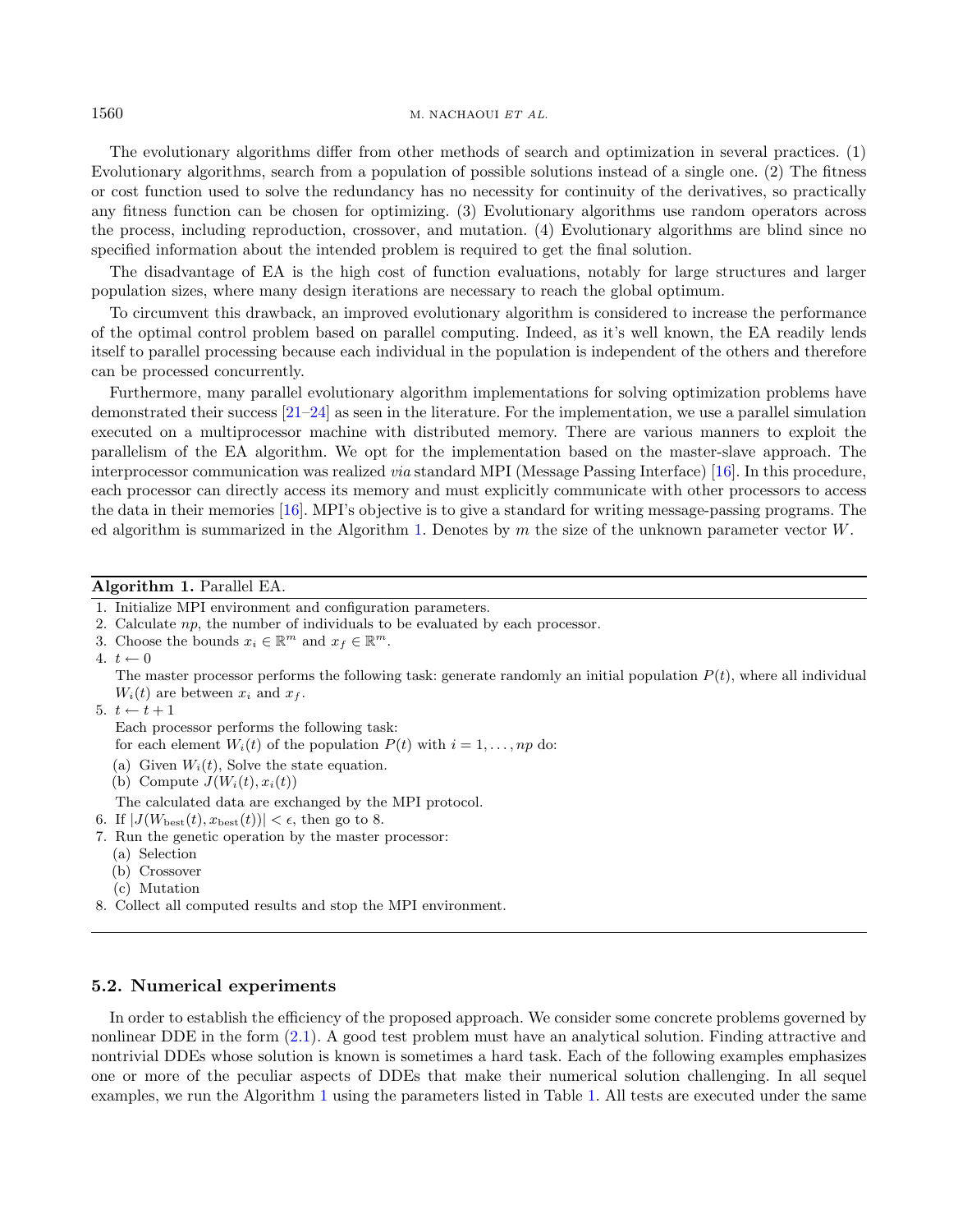<span id="page-8-0"></span>

| Population size $N$         | 16                                   |
|-----------------------------|--------------------------------------|
| Selection type              | Roulette-wheel                       |
| Crossover type              | Barycentric with random coefficients |
| Crossover probability $P_c$ | 0.6                                  |
| Type of mutation            | Non uniform                          |
| Mutation probability $P_m$  | $0.5\%$                              |

<span id="page-8-1"></span>TABLE 1. The (EA) parameters.

machine footnote Calculator SGI, cluster-type calculation, consists of 888 Xeon cores clocked at 2.66 GHz with 2 GB of memory per core (<http://www.ccipl.univ-nantes.fr>), using the same solver.

## Example 1

We consider the following with constant and multiple delays. For  $t_0 \le t \le 1$ 

$$
\begin{cases}\n\dot{x}_1(t) = x_5(t - \tau_1) + x_3(t - \tau_1) \\
\dot{x}_2(t) = x_1(t - \tau_1) + x_2(t - \tau_2) \\
\dot{x}_3(t) = x_3(t - \tau_1) + x_1(t - \tau_2) \\
\dot{x}_4(t) = x_5(t - \tau_1)x_4(t - \tau_1) \\
\dot{x}_5(t) = x_1(t - \tau_1),\n\end{cases} \tag{5.2}
$$

with history

$$
x_1(t) = \exp(t+1), \quad x_2(t) = \exp(t+0.5), \quad x_3(t) = \sin(t+1),
$$
  

$$
x_4(t) = x_1(t), \quad x_5(t) = x_1(t) \text{ for } t \le t_0.
$$

In this case, we shall find  $x_1(t), x_2(t), x_3(t), x_4(t), x_5(t)$  for  $0 \le t \le 1$  and the control parameter  $W =$  $(t_0, \tau_1, \tau_2).$ 

The desired parameter is

$$
W = (t_0, \tau_1, \tau_2) = (0, 1, 0.5)
$$

and the exact solution is

$$
\begin{cases}\n\dot{x}_1(t) = \exp(t) - \cos(t) + e & 0 \le t \le 1 \\
\dot{x}_2(t) = \begin{cases}\n2 \exp(t) + \exp(0.5) - 2 & 0 \le t \le 0.5 \\
\exp(t) + 2(t - 5) + t \exp(0.5) - 2t \\
+ 1.5 \exp(0.5) - 3 & 0.5 \le t \le 1\n\end{cases} \\
\dot{x}_3(t) = \begin{cases}\n\exp(t + 0.5) - \cos(t) + 1 - \exp(0.5) + \sin(1), & 0 \le t \le 0.5 \\
-\cos(t) + \exp(t - 0.5) - \sin(t - 0.5) + (t + 0.5)e \\
-\exp(0.5) + \sin(1), & 0.5 \le t \le 1 \\
\dot{x}_4(t) = 0.5 \exp(2t) - 0.5 + e, & 0 \le t \le 1 \\
\dot{x}_5(t) = \exp(t) + e - 1, & 0 \le t \le 1.\n\end{cases}
$$
\n(5.3)

In Figure [1,](#page-9-0) we present the comparison of the obtained solution using the Algorithm [1.](#page-7-0)

The evolution of the cost function is presented in the Figure [2.](#page-9-1)

In the Table [2](#page-9-2) we present the comparison between the obtained values of the parameter  $W = (t_0, \tau_1, \tau_2)$ , and the exact one.

As we can see from these results the obtained approximation is in good agreement with the exact solution.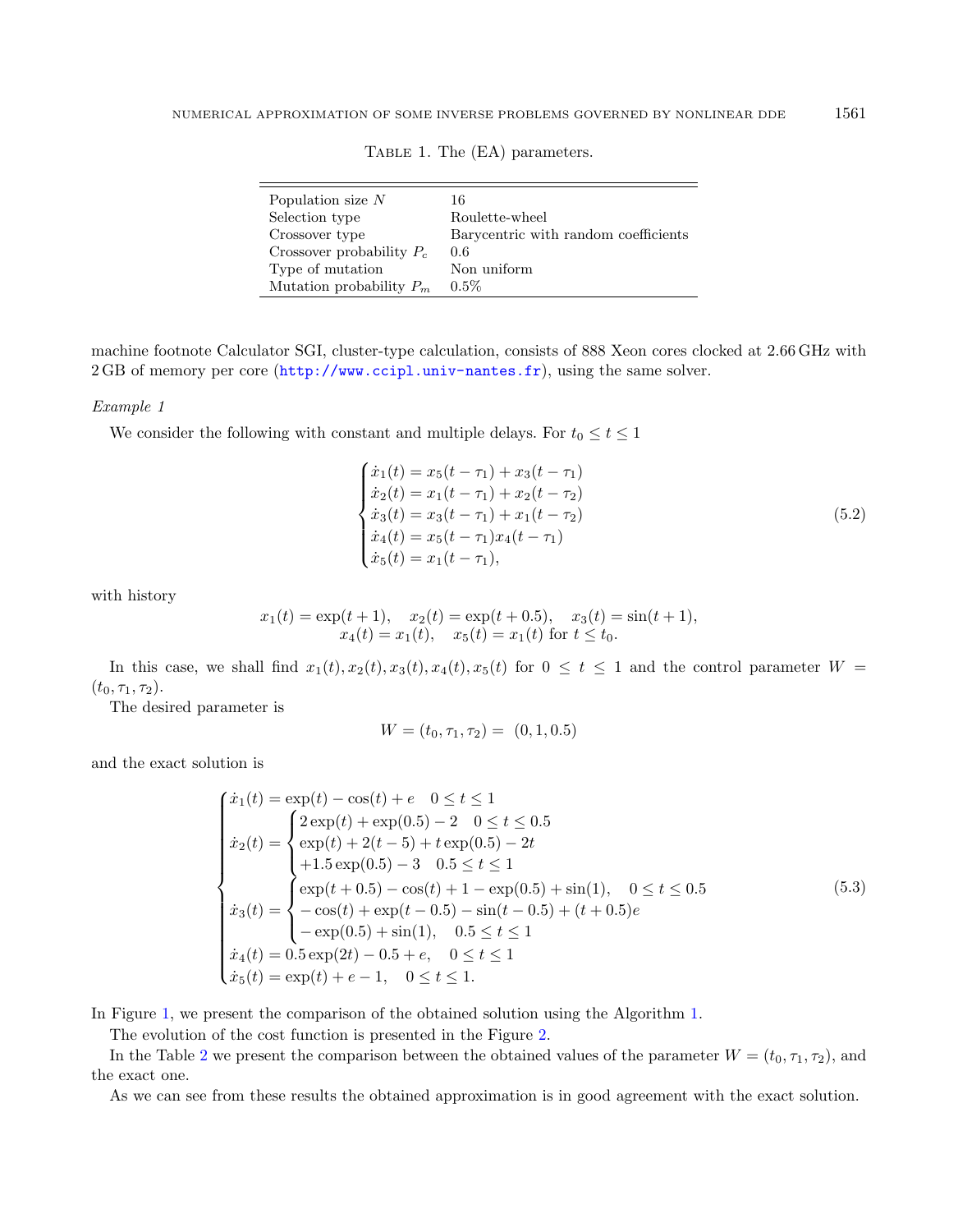

<span id="page-9-0"></span>FIGURE 1. Comparison of the approximate and exact solution of the problem  $(5.2)$ .



<span id="page-9-3"></span>Figure 2. Evolution of the cost function.

<span id="page-9-2"></span><span id="page-9-1"></span>TABLE 2. Comparison between the exact and the approximate parameter  $W = (t_0, \tau_1, \tau_2)$ .

|                    | τn | $T_{1}$ | $\tau_{\Omega}$ |
|--------------------|----|---------|-----------------|
| Exact              |    |         | 0.5             |
| Approximate 0.0008 |    | 0.99999 | 0.49999         |

#### Example 2

In this example, we consider the model of the four-year life cycle of a population of lemmings [\[30\]](#page-16-8). The problem is defined as follows

$$
\begin{cases}\n\dot{x}(t) = rx(t)\left(1 - \frac{x(t-\tau)}{m}\right), & t_0 \le t \le 40 \\
x(t) = 19, & t \le t_0.\n\end{cases}
$$
\n(5.4)

The parameters  $r = 3.5$  and  $m = 19$ . Note that with these values, the problem has a constant (steady-state) solution,  $x(t) = 19$ . The original model is proposed with the solution as history and perturbs the initial value to  $x(0) = 19.00001$  so that  $x(t)$  will move away from the steady state. Here we use  $x(0) = 19.001$  so as to find out the cyclic behavior sooner. The exact control parameters in this case are  $W = (\tau, t_0) = (0.74, 0)$ .

In the Figure [3,](#page-10-0) we present the obtained solution compared to the exact one.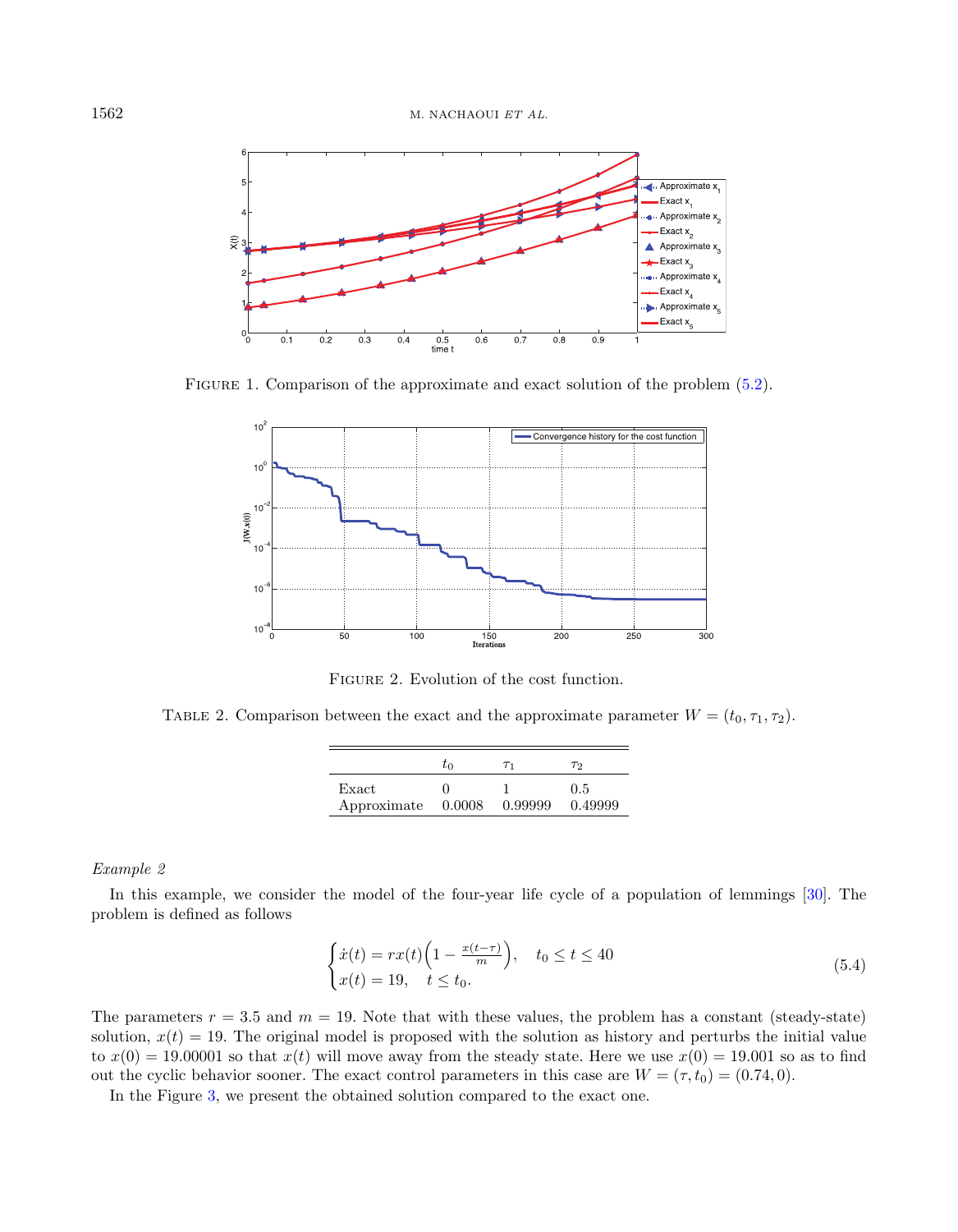

<span id="page-10-0"></span>Figure 3. The comparison between the approximate and the exact solution of the problem [\(5.4\)](#page-9-3).



Figure 4. The evolution of the cost function.

<span id="page-10-2"></span><span id="page-10-1"></span>TABLE 3. Comparison between the exact and the approximate parameter  $W = (t_0, \tau)$ .

|                      | t∩      |                  |
|----------------------|---------|------------------|
| Exact<br>Approximate | 0.00007 | 0.74<br>0.741345 |

In the Figure [4,](#page-10-1) we present the evolution of the cost function related to the iteration.

In the Table [3](#page-10-2) we present the comparison between the obtained values and the exact parameters.

We can see from the Figures [3](#page-10-0) and [4](#page-10-1) and the Table [3,](#page-10-2) that the obtained results show the robustness of the proposed method despite the difficulty of the problem which presents a very high sensitivity to perturbation.

#### Example 3

In this example, we consider the predator-prey models derived by introducing a resource limitation on the prey and assuming the birth rate of predators respond to adjustment in the magnitude of the population  $x_1$  of prey and the population  $x_2$  of predators just after a time delay  $\tau$ .

$$
\begin{cases}\n\dot{x}_1(t) = ax_1(t)\left(1 - \frac{x_1(t)}{m}\right) + bx_1(t)x_2(t), & t_0 \le t \le 100 \\
\dot{x}_2(t) = cx_2(t) + dx_1(t - \tau)x_2(t - \tau), & t_0 \le t \le 100 \\
x_1(t) = 80, & x_2(t) = 30, & t \le t_0.\n\end{cases}
$$
\n(5.5)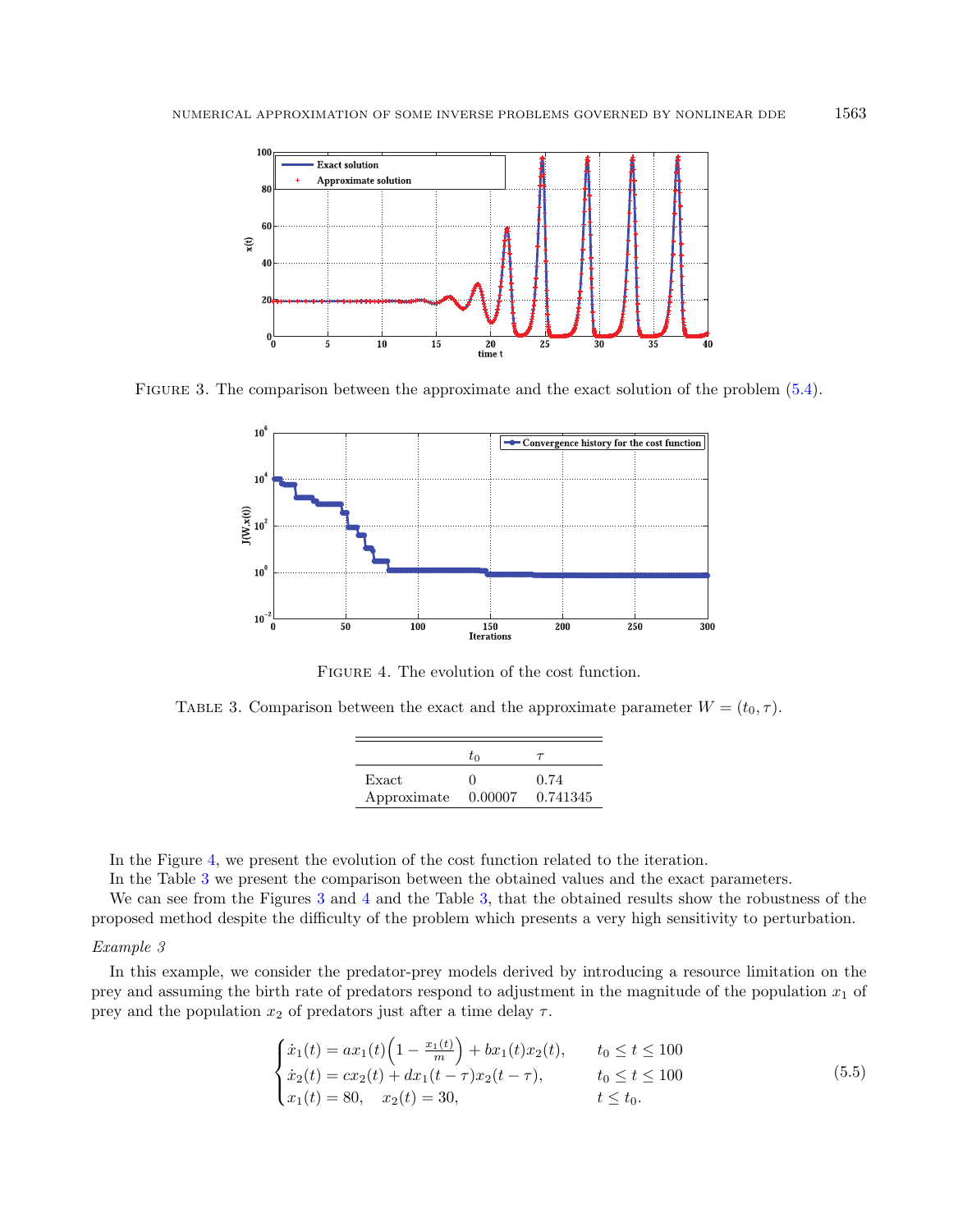

<span id="page-11-0"></span>FIGURE 5. The population  $x_2$  of predators related to population  $x_1$  of prey: comparison between the exact and the approximate solution.



<span id="page-11-1"></span>FIGURE 6. Evolution of the cost function related to the iterations.

<span id="page-11-2"></span>TABLE 4. The exact and the approximate parameter  $W = (t_0, \tau)$ .

|             | t∩     |        |
|-------------|--------|--------|
| Exact       |        |        |
| Approximate | 0.0135 | 0.9994 |

Suppose that the parameters  $a = 0.25$  $a = 0.25$ ,  $b = -0.01$ ,  $c = -1.00$ ,  $d = 0.01$ , and  $m = 200$ . In the Figure 5 we present the behavior of the population of predators  $x_2(t)$  according to the population of prey  $x_1(t)$  for  $t_0 \le t \le 100$ . In the Figure [6,](#page-11-1) we present the evolution of the cost function related to the iterations. The Table [4](#page-11-2) presents the obtained values of parameters and the exact parameters.

This model is more complicate to the previews. This explains the little lack of precision in the obtained results. However, the results still in good agreement with the exact solution.

## Example 4

In this last example, we consider a cardiovascular model due to Ottesen [\[25\]](#page-16-9) concerning the arterial pressure,  $Pa(t) = x_1(t)$ , the venous pressure,  $Pv(t) = x_2(t)$ , and the heart rate,  $H(t) = x_3(t)$ . Ottesen study conditions under which the delay causes qualitative differences in the solution and in particular, oscillations in  $Pa(t)$ . The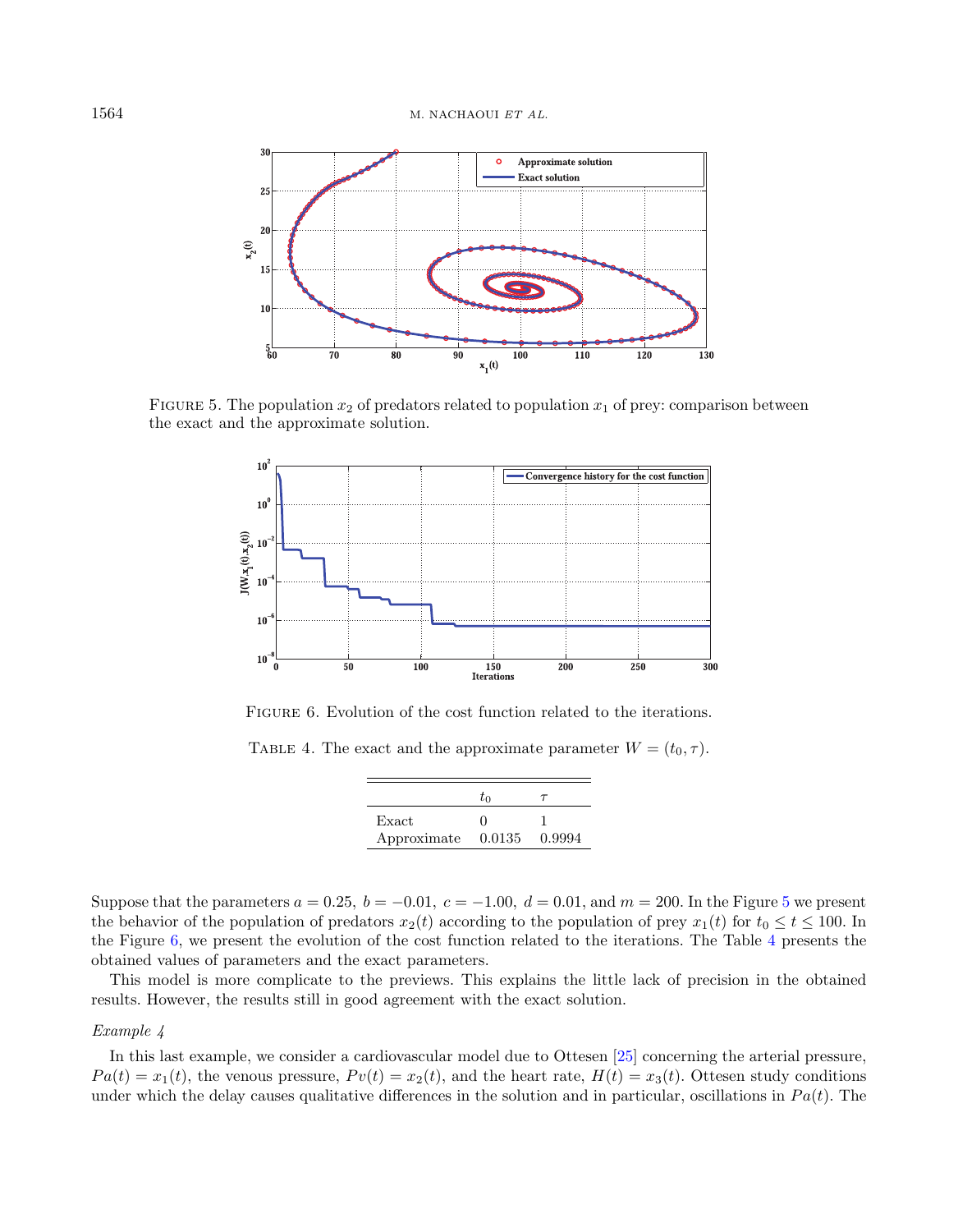<span id="page-12-0"></span>

| Parameter $R$ $r$                               |  |                                    | $V_{str}$ $c_a$ $c_v$ $\alpha_s$ $\beta_s$ $\alpha_p$ $\beta_p$ |  |    |  |
|-------------------------------------------------|--|------------------------------------|-----------------------------------------------------------------|--|----|--|
| Value                                           |  |                                    | $1.05$ 0.068 67.9 1.55 519 93 7                                 |  | 93 |  |
| Parameter $\alpha_H$ $\gamma_H$ $\beta_H$ $P_0$ |  |                                    |                                                                 |  |    |  |
| Value                                           |  | $0.84 \quad 0 \quad 1.17 \quad 93$ |                                                                 |  |    |  |

Table 5. Parameters of the cardiovascular model.

<span id="page-12-1"></span>TABLE 6. The exact and the approximate parameter  $W = (t_0, \tau)$ .

|             | to             |            |
|-------------|----------------|------------|
| Exact       |                |            |
| Approximate | $-2.4384e-006$ | 1.00000006 |

model is presented as follows

$$
x_1(t) = \frac{1}{c_a} \left( \frac{1}{R} (-x_1(t) + x_2(t)) + V_{str} x_3(t) \right), \quad t_0 \le t \le 350
$$
  
\n
$$
x_2(t) = \frac{1}{c_v} \left( \frac{1}{R} x_1(t) - \left( \frac{1}{R} + \frac{1}{r} \right) x_2(t) \right), \qquad t_0 \le t \le 350
$$
  
\n
$$
x_3(t) = f(T_s, T_p), \qquad t_0 \le t \le 350,
$$
  
\n(5.6)

where

$$
T_s = \frac{1}{1 + \left(\frac{x_1(t-\tau)}{\alpha_s}\right)^{\beta_s}}
$$

$$
T_p = \frac{1}{1 + \left(\frac{\alpha_p}{x_1(t)}\right)^{\beta_p}}
$$

$$
f(T_s, T_p) = \frac{\alpha_H T_s}{1 + \gamma_H T_p} - \beta_H T_p.
$$

For the history is given by

$$
x_1(t) = P_0,
$$
  
\n
$$
x_2(t) = \frac{1}{1 + \frac{R}{r}} P_0,
$$
  
\n
$$
x_3(t) = \frac{1}{RV_{str}(1 + \frac{r}{R})}, \quad t \le t_0.
$$

The used parameters are given in the Table [5.](#page-12-0)

For the sake of visibility, we will limit ourselves to the presentation of the behavior of the arterial pressure  $P_a(t)$  in the Figure [7.](#page-13-0) The other obtained results has a similar quality.

The evolution of the cost function for this example is presented in the Figure [8.](#page-13-1)

The approximation of the free parameter  $\tau$  and  $t_0$  is presented in the Table [6.](#page-12-1)

We have shown the efficiency of the proposed approach through different problems with different kinds of difficulties. According to the presented figures and tables, the obtained results confirm the robustness of the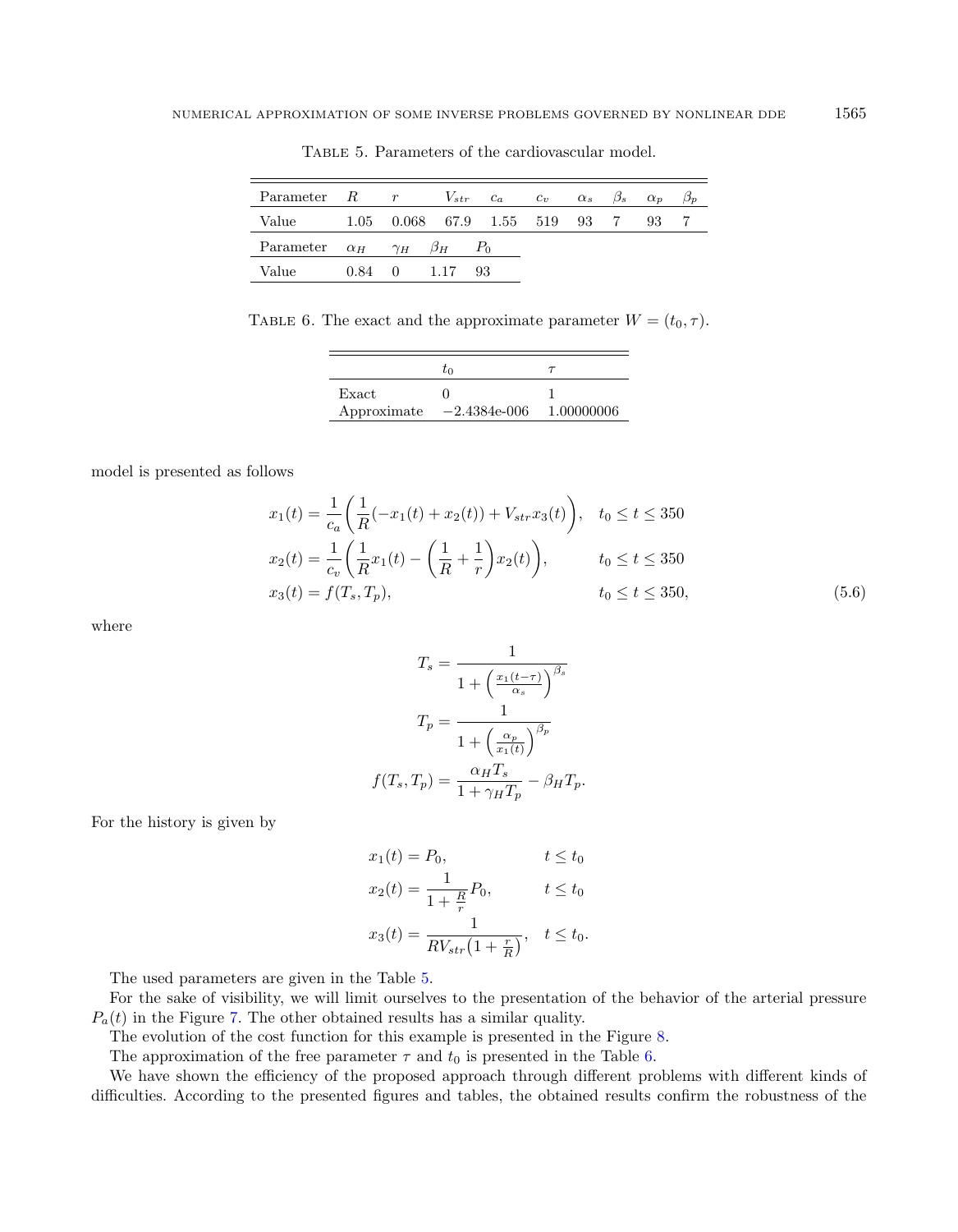

FIGURE 7. The behavior of the arterial pressure  $P_a(t)$ .

<span id="page-13-0"></span>

FIGURE 8. The evolution of the cost function.

<span id="page-13-1"></span>developed approach in terms of precision quality. In the following section, we will study the performance of the proposed algorithm in terms of time execution.

# 5.3. Performance of the parallel Algorithm [1](#page-7-0) in term of execution time

In order to examine the performance of the parallel algorithm, we start by analyzing the time complexity of the sequential evolutionary algorithm. The sequential Complexity is given by

| Complexity of sequential EA Complexity parallel EA |                                                      |
|----------------------------------------------------|------------------------------------------------------|
| $O(N * ng * O(J_{\text{fitness}}))$                | $O(N * n g * \frac{O(J_{\text{fitness}})}{np} + CC)$ |

where  $ng$  denotes the number of iterations,  $np$  denotes the number of used processors and  $CC$  is the communication cost. Comparison of consuming time-related to the number of processors  $np$  is not enough to analyze the performance of the parallel algorithm. Indeed, the communication cost may offset any gains in computation time. Therefore, to ensure that the parallel implementation has a better performance than a simple one we must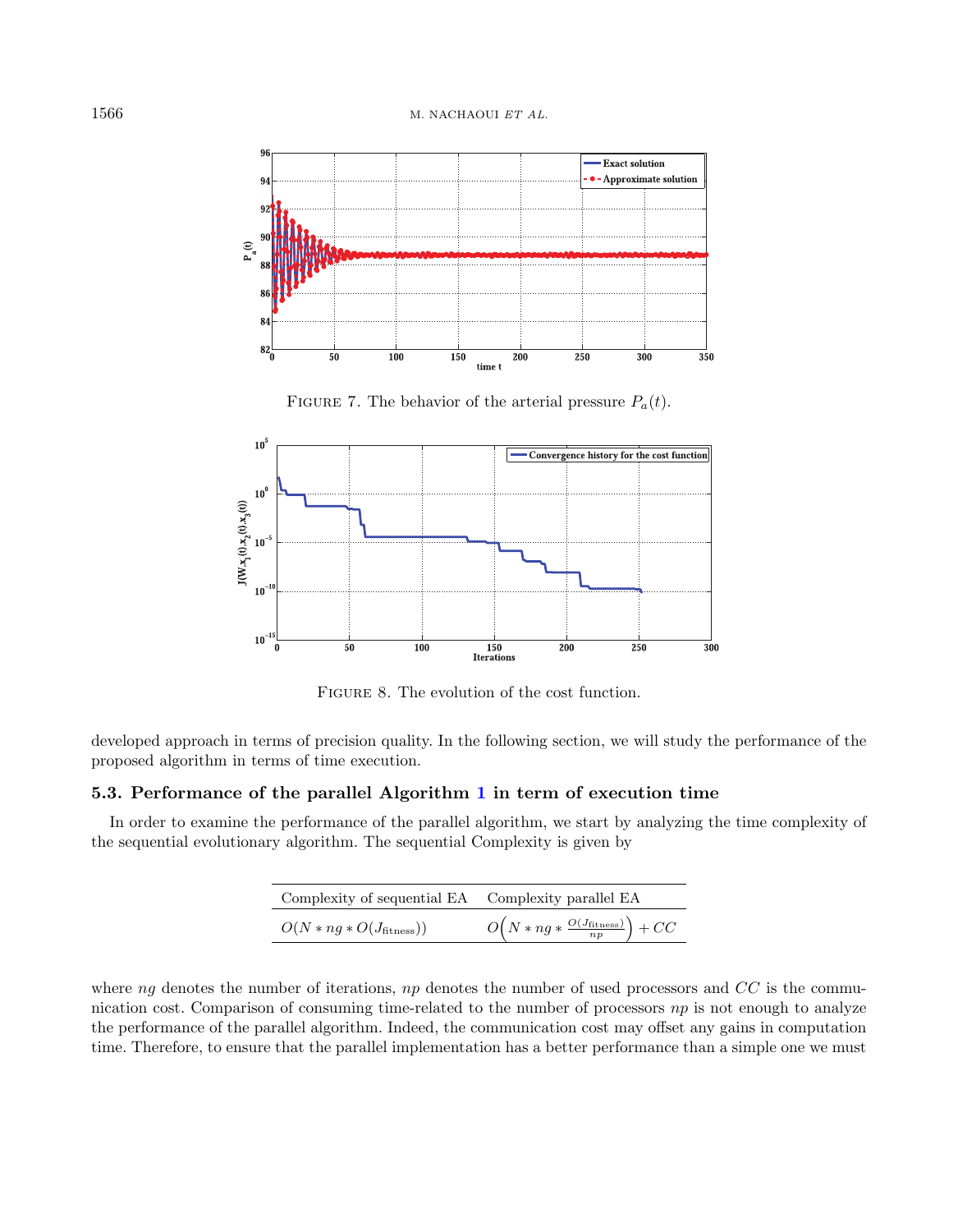

<span id="page-14-0"></span>FIGURE 9. Time consuming with different used number of processors  $np$ .



Figure 10. Parallel speedup and the efficiency related to the used number of processors.

<span id="page-14-1"></span>take into consideration the parallel speedup  $S$  and the efficiency defined as follows

$$
S = \frac{T_s}{T_p}, \quad E = \frac{S}{np}
$$
\n
$$
\tag{5.7}
$$

where  $T_s$  denotes the times of sequential algorithm and  $T_p$  is the one of the parallel algorithm.

In the Figure [9,](#page-14-0) we present the behavior of the time consuming related to the used number of processor.

The parallel speedup  $S$  and the efficiency  $E$  related the used number of processors is presented in the Figure [10.](#page-14-1)

According to the presented results in Figures [9](#page-14-0) and [10,](#page-14-1) we can see that the parallel version reduces considerably the execution time in comparison to the sequential version. Indeed, only passing from a single processor to two processors reduces the computing time by half. Obviously, the ideal would be that the time observed using np processors should be exactly the time observed using 1 processor divided by  $np$ . However, in practice, the difference increases with the number of processors. This is due to the communication time, which increases with the number of processors. This is confirmed by noting the passage from 8 to 16 processors which did not save time. On the contrary, the time has intensified. This is explained by the fact that communication time has become more important than the gain from the distribution of tasks. Thus, from Figure [10](#page-14-1) we can see that the parallel speedup increases until 8 processors, then stagnates. While the efficiency we can observe that it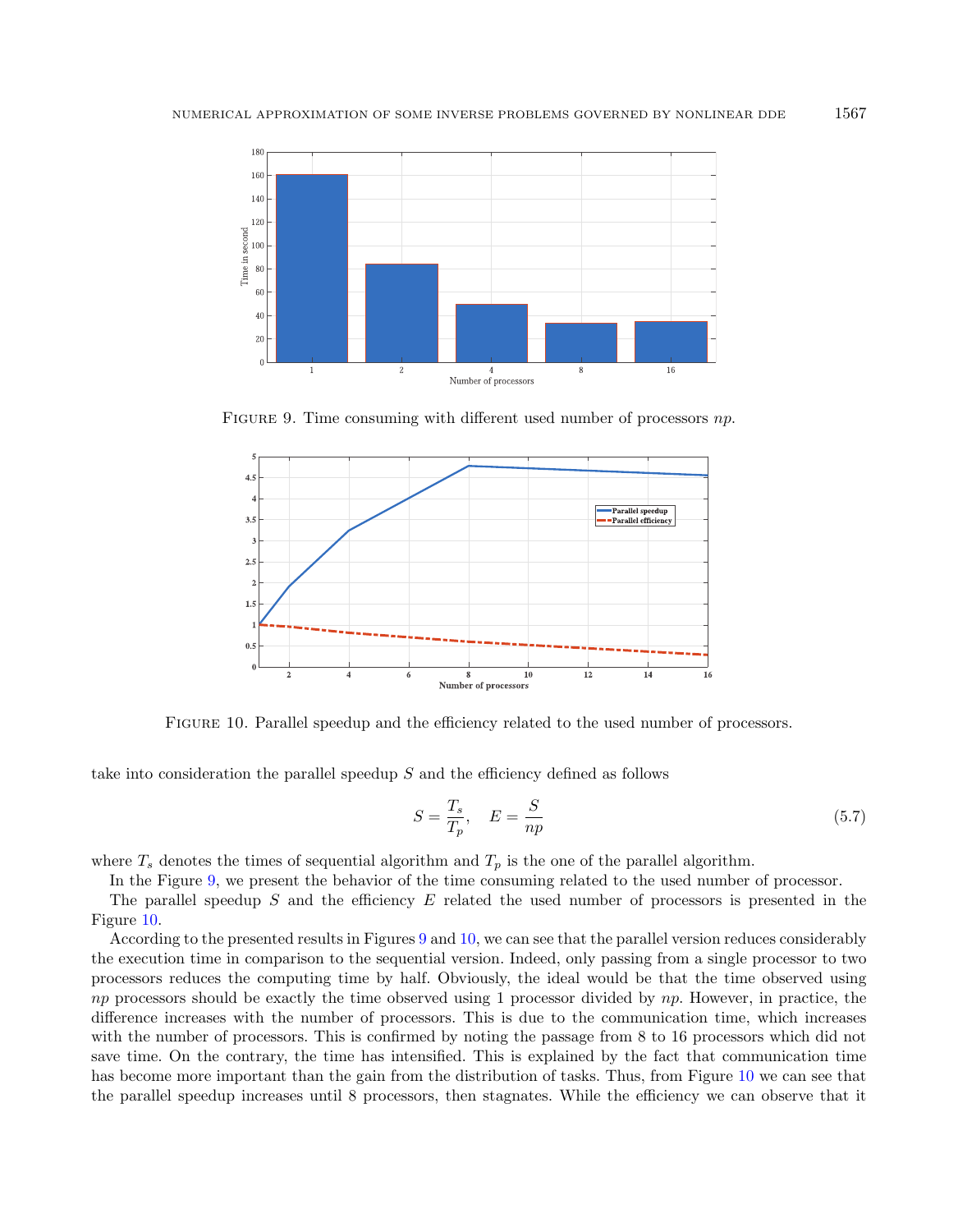decreases as the number of processors increases. The critical number of slaves that maintain a predetermined efficiency and maximize the parallel speedup is 8.

# 6. Conclusion

<span id="page-15-13"></span><span id="page-15-6"></span>In this work, we have proposed an optimal control approach for solving an inverse problem governed by a nonlinear delay differential equation. Based on some observed data we have determined the initial moment and delay parameter. Thus, the necessary conditions of optimality related to the associate control problem have been formulated and proved. To approximate the obtained optimal control problem we have discussed an approach based on an improved parallel evolutionary algorithm. Through some numerical experiments, we have studied the performance of the proposed algorithm. In particular, a useful analysis of the parallel algorithms is presented. We claim that the proposed approach can easily be adapted to solve other inverse problems of parameter identification.

<span id="page-15-12"></span><span id="page-15-7"></span><span id="page-15-5"></span><span id="page-15-4"></span>Acknowledgements. The paper was developed when the first author was visiting professor at the Laboratory of Mathematics Jean Leray UMR6629 CNRS, Nantes University, in November-December 2021. All parallel programs were executed by using the calculator SGI of the "Centre de Calcul Intensif des Pays de la Loire (CCIPL): [http:](http://www.ccipl.univ-nantes.fr) [//www.ccipl.univ-nantes.fr](http://www.ccipl.univ-nantes.fr)".

# **REFERENCES**

- <span id="page-15-17"></span><span id="page-15-9"></span>[1] L. Afraites, A. Hadri, A. Laghrib and M. Nachaoui, A weighted parameter identification pde-constrained optimization for inverse image denoising problem. The Visual Computer (2021) 1–16. DOI: [10.1007/s00371-021-02162-x](https://doi.org/10.1007/s00371-021-02162-x).
- <span id="page-15-1"></span>[2] L. Afraites, C. Masnaoui and M. Nachaoui, Shape optimization method for an inverse geometric source problem and stability at critical shape. Discrete Contin. Dyn. Syst. Ser. S 15 (2022) 1–21.
- <span id="page-15-2"></span>[3] K.A. Berdawood, A. Nachaoui, M. Nachaoui and F. Aboud, An effective relaxed alternating procedure for cauchy problem connected with helmholtz equation. Numer. Methods Part. Differ. Equ. (2021). DOI: [10.1002/num.22793](https://doi.org/10.1002/num.22793).
- <span id="page-15-0"></span>[4] G. Bocharov and A. Romanyukha, Mathematical modeling of the immune response during acute viral infections. In: Theoretical and Experimental Insights into Immunology. Springer (1992) 309–321.
- <span id="page-15-14"></span>[5] G. Bocharov and A. Romanyukha, Numerical treatment of the parameter identification problem for delay-differential systems arising in immune response modelling. Appl. Numer. Math. 15 (1994) 307–326.
- <span id="page-15-16"></span><span id="page-15-8"></span>[6] A. Chakib, A. Nachaoui and M. Nachaoui, Finite element approximation of an optimal design problem. J. Appl. Comput. Math. 11 (2012) 19–26.
- <span id="page-15-3"></span>[7] A. Chakib, A. Ellabib, A. Nachaoui and M. Nachaoui, A shape optimization formulation of weld pool determination. Appl. Math. Lett. 25 (2012) 374–379.
- <span id="page-15-18"></span>[8] A. Chakib, A. Nachaoui and M. Nachaoui, Approximation and numerical realization of an optimal design welding problem. Numer. Methods Part. Differ. Equ. 29 (2013) 1563–1586.
- <span id="page-15-15"></span><span id="page-15-10"></span>[9] P. Dvalishvili, A. Nachaoui and T. Tadumadze, Effects of the initial moment and several delays perturbations in the variation formulas for a solution of a functional differential equation with the continuous initial condition. Georgian Math. J. 27 (2020) 53–66.
- <span id="page-15-11"></span>[10] J. Eastman, J. Sass, J.M. Gomes, R.W. Dos Santos and E.M. Cherry, Using delay differential equations to induce alternans in a model of cardiac electrophysiology. J. Theor. Biol. 404 (2016) 262–272.
- [11] J.E. Forde, Delay differential equation models in mathematical biology. Ph.D thesis, University of Michigan, ProQuest LLC, Ann Arbor, MI (2005).
- [12] R.V. Gamkrelidze and G.L. Karatishvili, Extremal problems in linear topological spaces. Math. Syst. Theory 1 (1967) 229–256.
- [13] J. Hadamard, Lectures on Cauchy's Problem in Linear Partial Differential Equations. Dover Publications, New York (1953).
- [14] J.H. Holland, Adaptation in Natural and Artificial Systems: An Introductory Analysis With Applications to Biology, Control, and Artificial Intelligence. MIT Press (1992).
- [15] M. Huang, J. Luo, L. Hu, B. Zheng and J. Yu, Assessing the efficiency of wolbachia driven aedes mosquito suppression by delay differential equations. J. Theor. Biol. 440 (2018) 1–11.
- [16] J. Kepner, Parallel programming with MatlabMPI. Preprint [astro-ph/0107406](https://arxiv.org/abs/astro-ph/0107406) (2001).
- [17] G.L. Kharatishvili and T.A. Tadumadze, Formulas for the Variation of a Solution and Optimal Control Problems for Differential Equations with Retarded Arguments. J. Math. Sci.  $(NY)$  140 (2007) 1–175.
- [18] S. Lenhart, V. Protopopescu and J. Yong, Solving inverse problems of identification type by optimal control methods. I: AIP Conference Proceedings. Vol. 411. American Institute of Physics (1997) 87–94.
- $[19]$  M. Nachaoui, Étude théorique et approximation numérique d'un problème inverse de transfert de la chaleur. Ph.D. thesis, Université de Nantes (2011).